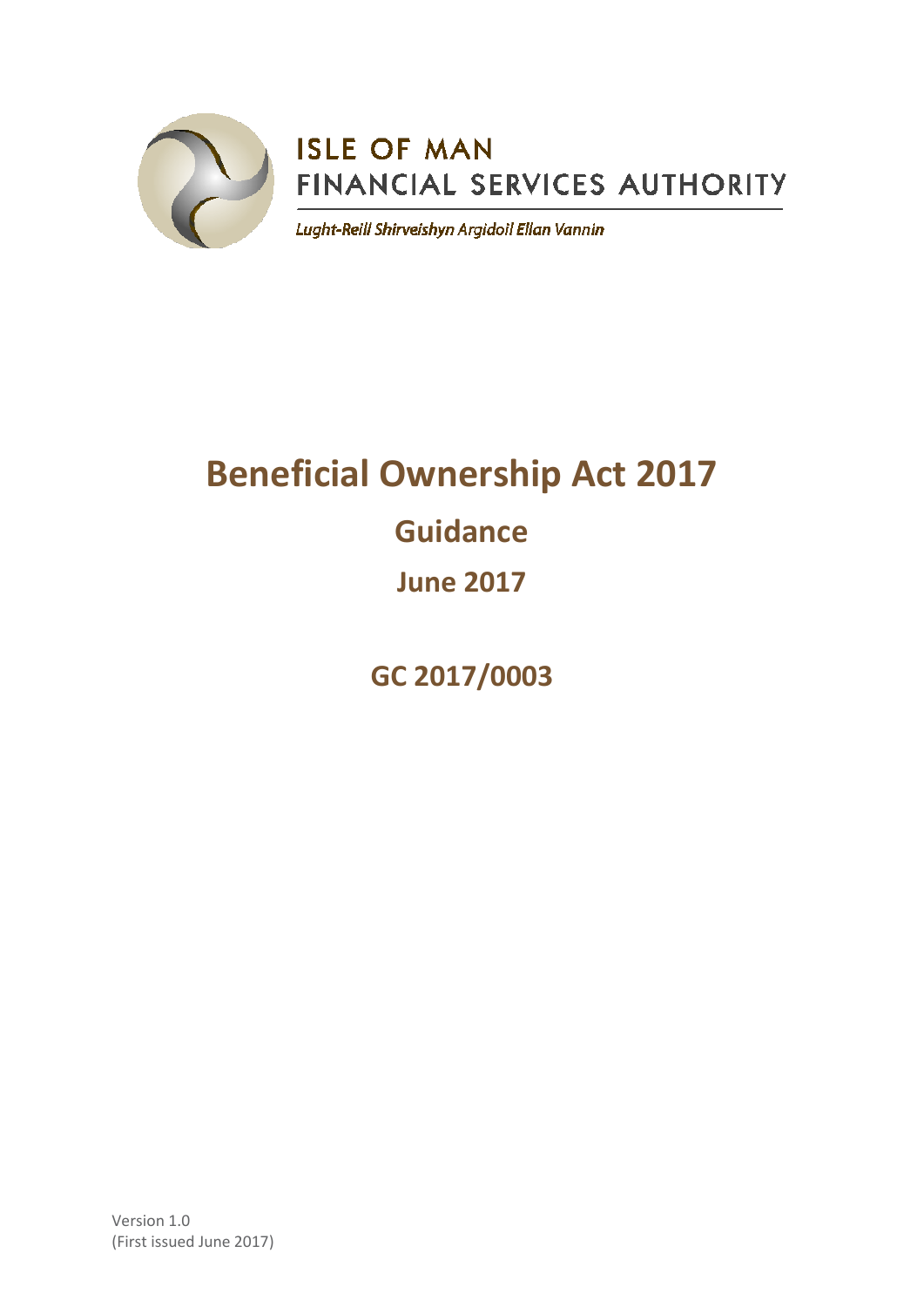## **Contents**

| 1.   |        |                                                                                |  |
|------|--------|--------------------------------------------------------------------------------|--|
| 2.   |        |                                                                                |  |
| 3.   |        | Requirement to look through the structure of the legal entity to determine the |  |
| 3.1. |        | Companies to which the Companies Acts 1931 to 2004 or the Companies Act 2006   |  |
|      | 3.2.   | Companies Limited by guarantee to which the Companies Acts 1931 to 2004 or the |  |
|      | 3.2.1. |                                                                                |  |
|      | 3.2.2. |                                                                                |  |
| 3.3. |        |                                                                                |  |
| 3.4. |        | Limited liability companies to which the Limited Liability Companies Act 1996  |  |
| 3.5. |        | Limited Partnerships to which section 48B of the Partnership Act 1909 (legal   |  |
| 3.6. |        | Foundations within the meaning of the Foundations Act 2011 13                  |  |
| 4.   |        |                                                                                |  |

## <span id="page-1-0"></span>**1. Introduction**

This Guidance about the meaning of certain terms used within the Beneficial Ownership Act 2017 ("the Act") is issued by the Isle of Man Financial Services Authority ("the Authority") under section 4(4) of the Act.

The Act and Guidance apply to those legal entities set out in section 5(1) of the Act. The provisions contained within the Act and this Guidance do not remove or in any way reduce the obligations placed upon a legal entity which is subject to any other statutory provision concerning beneficial ownership information including, but not limited to, a business in the regulated sector (as defined in Schedule 4 of the Proceeds of Crime Act 2008) to comply with the provisions of the Anti-Money Laundering and Countering the Financing of Terrorism Code 2015.

The Authority issues guidance for various purposes including to illustrate best practice, to assist persons in complying with legislation and to provide examples or illustrations. It is, however, beyond the scope of this Guidance to try to provide for every possible circumstance.

The Guidance is not law; however, it is persuasive and section 4(5) of the Act requires regard to be had to this Guidance in interpreting references in the Act to the various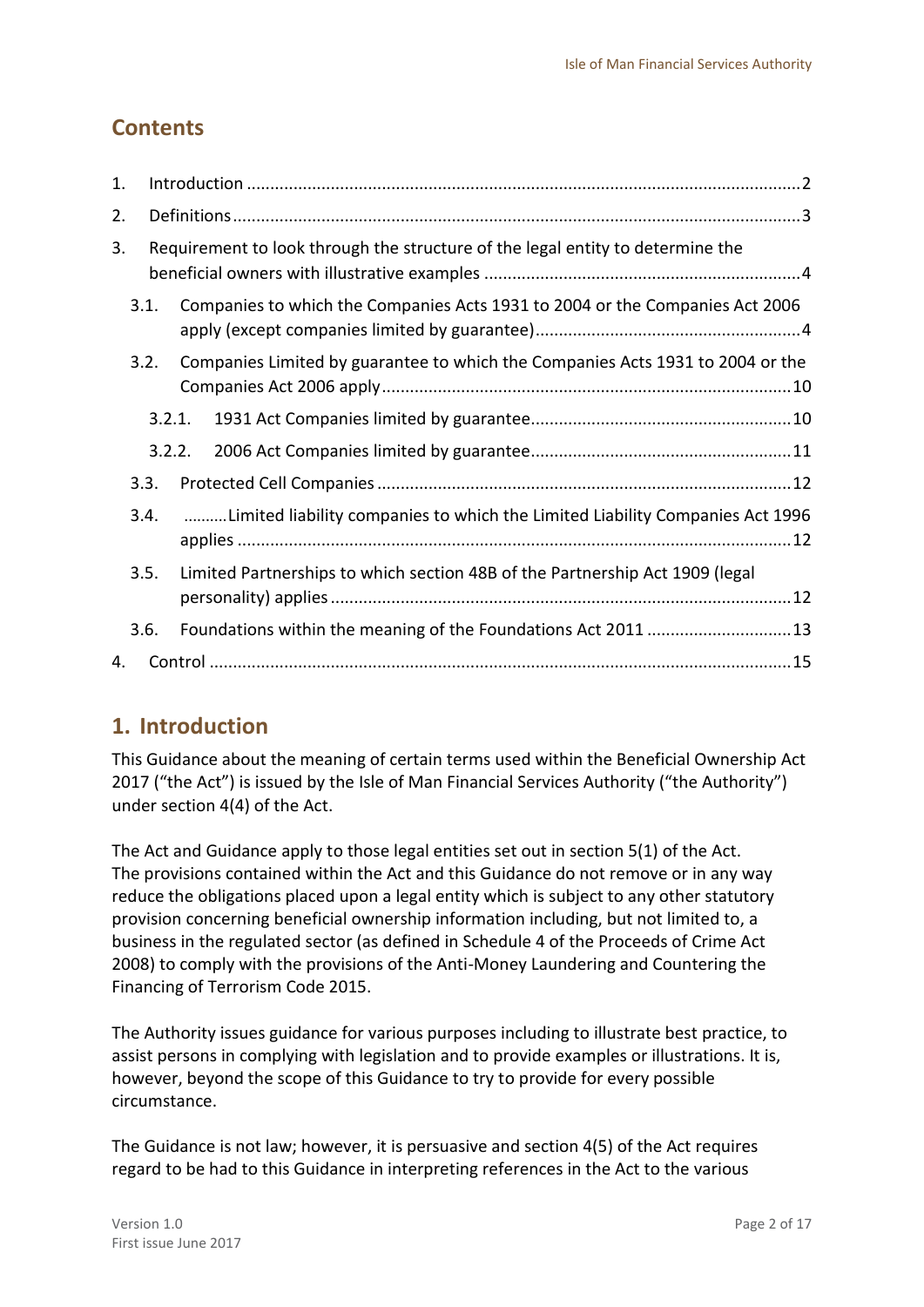definitions (see paragraph 2). Where a person follows this Guidance, this would tend to indicate compliance with the legislative provisions and vice versa.

## <span id="page-2-0"></span>**2. Definitions**

Section 4(4) of the Act provides that the Authority may issue guidance about the meaning of the following terms:

- beneficial ownership;
- ownership;
- control;
- legal ownership; and
- registrable beneficial ownership.

The definition of beneficial owner is set out at section 4(1) of the Act and provides that "*"beneficial owner" means a natural person who ultimately owns or controls a legal entity to which the Act applies, in whole or in part, through direct or indirect ownership or control of shares or voting rights or other ownership interest in that entity, or who exercises control via other means, and "beneficial ownership" is to be construed accordingly.*"

This definition is intentionally extremely broad and seeks to capture **all** of those individuals who hold **any** defined interest through whatever means in the legal entity concerned or who are able to exercise control over the entity concerned. It is essential that all such beneficial owners are identified at the outset so that those individuals who are registrable beneficial owners can be determined.

As set out in section 4(2) of the Act, the term "beneficial owner" applies regardless of whether an individual holds an interest solely, jointly or severally.

The term **"ownership"** is not defined in the Act, but should be construed as including beneficial ownership and/or legal ownership of the entity concerned.

The term **"control"** is also not defined in the Act, but again should be construed broadly, as including all those individuals who, by whatever means, hold a right in respect of or are able to exercise significant influence over the decision-making process of the entity. A person may hold such a right as a result of a variety of circumstances including the provisions of the entity's constitution, the rights attached to the shares or securities which the person holds, a shareholders agreement, some other agreement or otherwise. Whether a person holds such a right is a matter of fact and law, which must be determined in the case of each entity.

The term **"legal owner"** is defined in section 3 of the Act as meaning a natural or legal "*person who directly owns or controls shares or voting rights or other ownership interest in that entity or who exercises direct control via other means whether or not that person is also the beneficial owner of that interest*". This includes corporate shareholders and nominee shareholders holding shares on behalf of others.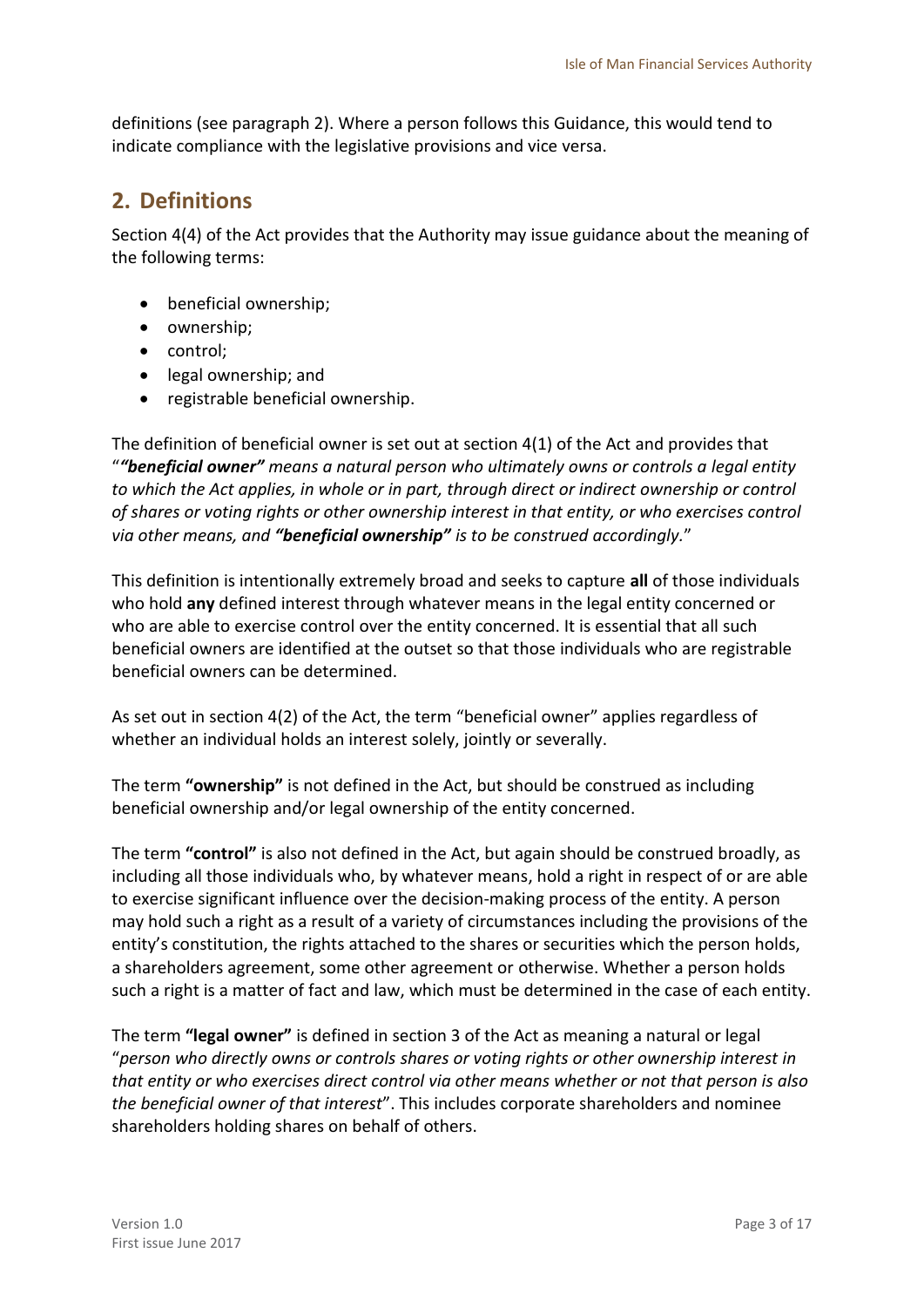The term **"registrable beneficial owner"** is defined in section 3 of the Act as meaning "*a beneficial owner who owns or controls more than 25% of the beneficial ownership of a legal entity to which the Act applies and "registrable beneficial ownership" is to be construed accordingly*". It is important to note that a registrable beneficial owner can only be a natural person whose ownership interest or control can be **quantified** at more than 25% so in practice a registrable beneficial owner can only be a natural person who exercises ownership or control by direct or indirect shareholding. This will exclude such individuals as the beneficiaries of any discretionary trust which itself owns an interest in the legal entity concerned. It will also exclude settlors of any trust (unless the trust is a revocable trust) and may exclude protectors, depending on whether any powers they are given under the trust deed confers quantifiable control of over 25%. It will also exclude those who exercise control via other means unless this can be quantified as more than 25%.

Whilst the Act imposes an obligation on a legal owner to ascertain and maintain information on the beneficial owner(s) of the interest he or she holds, regardless of size, the Act only requires information regarding registrable beneficial ownership of the legal entity to be submitted to the Isle of Man Database of Beneficial Ownership ("Database") which is maintained by the Department of Economic Development. Under section 20(5)(b) of the Act, if the entity has no registrable beneficial owner, confirmation of this fact must be provided to the Database.

To avoid unnecessary complexity, all of the examples given in this Guidance involve the same class of shares with equal ownership and voting rights. The examples are **not** intended to be exhaustive, but simply illustrative of the principles which should be considered. The rights attached to shares and different classes of shares must be considered in all cases and, where the constitution of the legal entity is particularly complicated, specific advice should be taken.

## <span id="page-3-0"></span>**3. Requirement to look through the structure of the legal entity to determine the beneficial owners with illustrative examples**

In order to identify its beneficial owners, it is essential that the structure of the legal entity is fully understood.

## <span id="page-3-1"></span>**3.1. Companies to which the Companies Acts 1931 to 2004 or the Companies Act 2006 apply (except companies limited by guarantee)**

In all structures, the legal ownership should be fairly clear. In the case of these companies, the legal owner(s) will be the person or persons entered as shareholders on the register of members or shareholders.

In the simpler structures, these are likely to be natural persons who hold their shares for themselves and those persons will, therefore, be both the legal and beneficial owners of the company. Any such person who holds a shareholding of more than 25% of the issued share capital or voting rights would therefore be the legal owner of that interest, the beneficial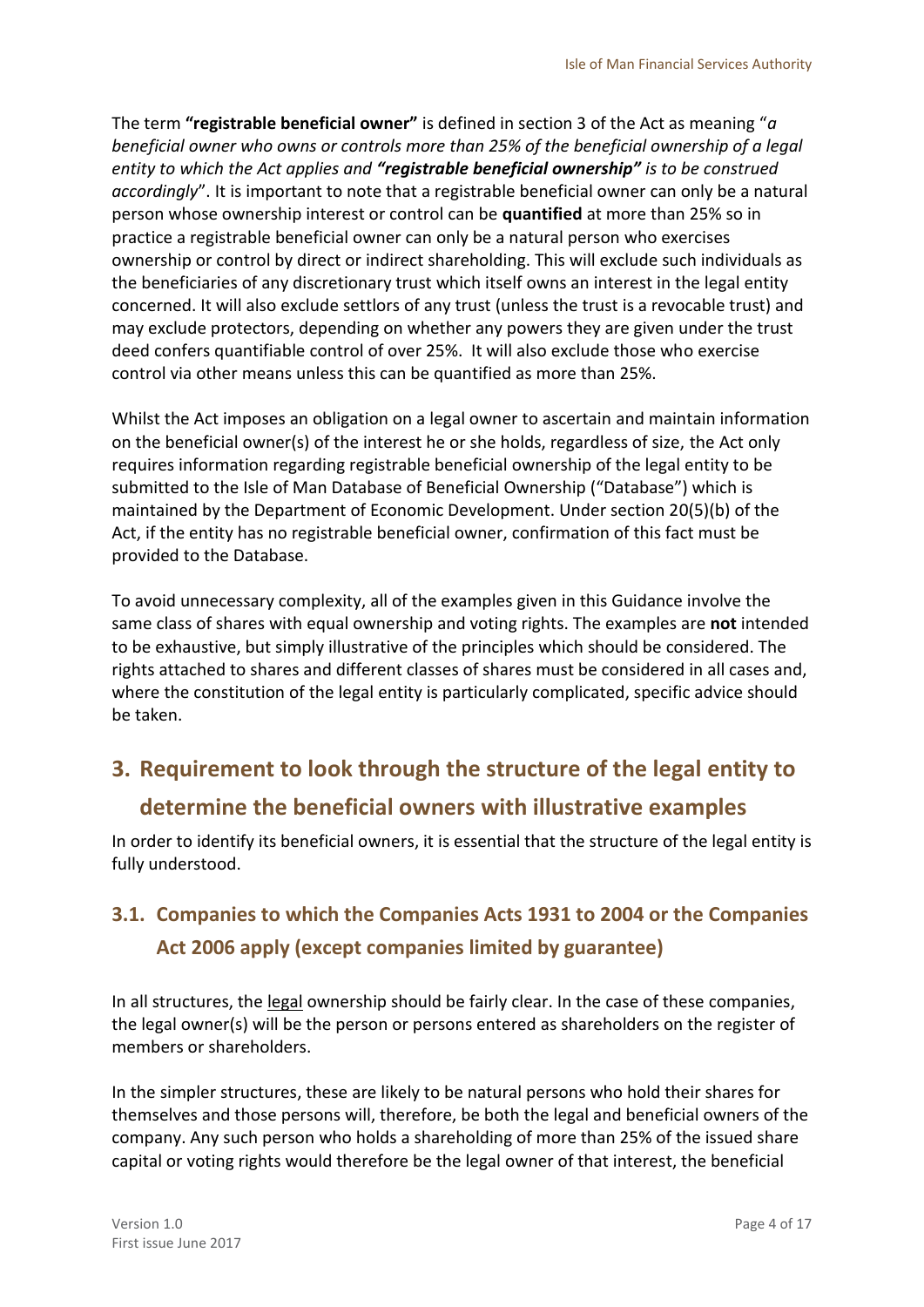owner of that interest, a registrable beneficial owner of the company and a person with control of the company for the purpose of the Database.

#### Example 1 – Diagram 1

The simplest structure of all is where a company has one shareholder who is a natural person, who holds that share for him or herself. That person is therefore the legal owner, beneficial owner and a registrable beneficial owner and controller.





#### Example 2 – Diagram 2

In another simple structure, a company has several shareholders, each of whom are natural persons who hold the shares for themselves. In this case, these persons are again both legal and beneficial owners. Whether any of them are registrable beneficial owners depends on the percentage of the issued shareholding each of them holds. In the example illustrated below in Diagram 2, the company has 4 shareholders with one individual holding 55% of the issued shares and the other 3 holding 15% each. Here, only the beneficial owner of 55% of the shares is a registrable beneficial owner and a controller, because that individual is the only person holding over 25% of the issued shares. It is important to note that, where shares are owned jointly by more than one individual, this must be taken into account in determining those individuals' total ownership. For example, if two or more shareholders own shares jointly, they both own all of the shares and their percentage ownership will include their joint holding and any other shareholding.

#### Diagram 2

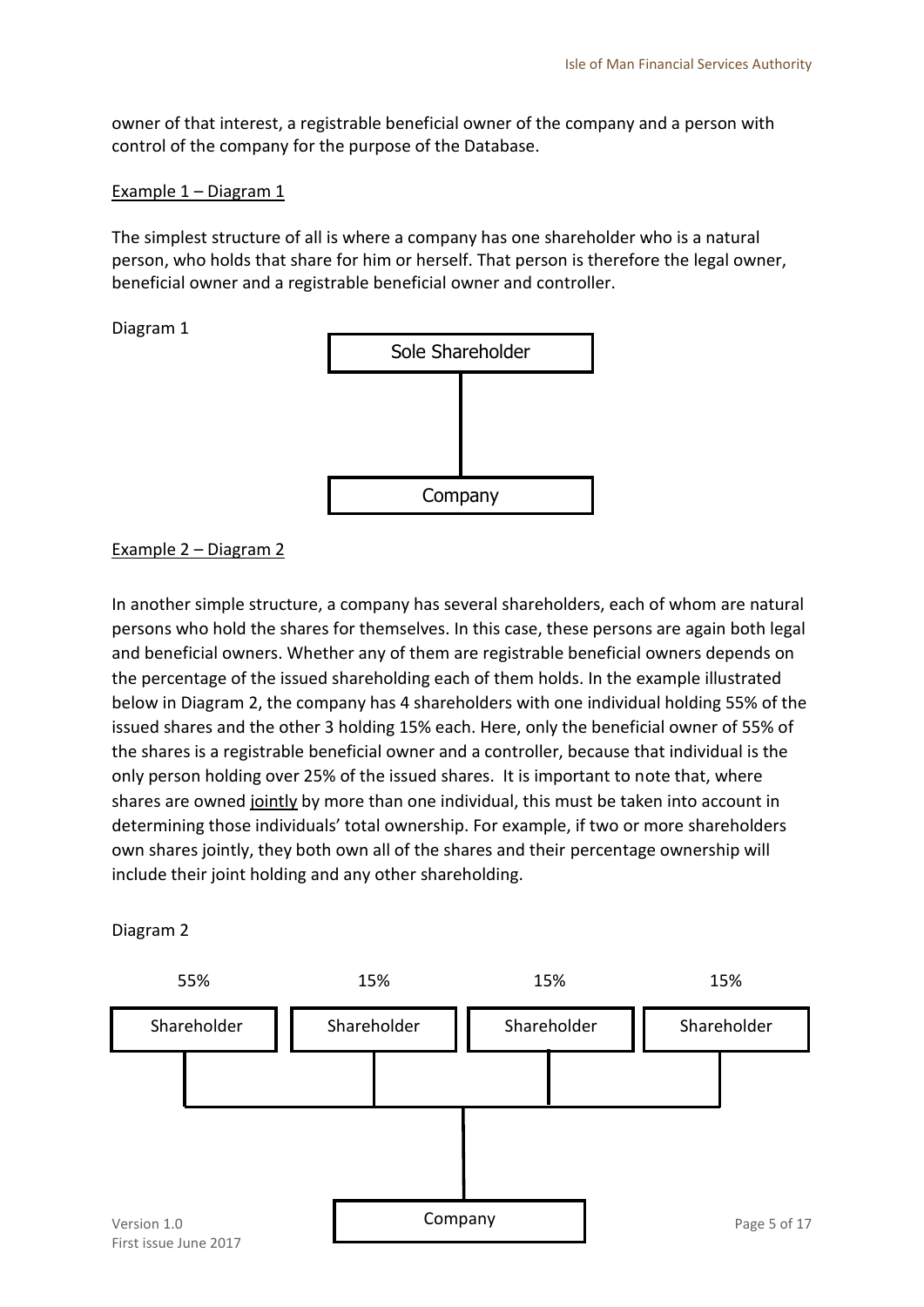#### Example 3 – Diagrams 3A & 3B

A slightly more complicated structure is found where a company has one or more shareholders who are natural persons, but one or more of them hold the shares as nominee for another natural person. In this situation, the person holding the shares essentially holds them on trust for that underlying natural person. The person holding the shares in this situation is the legal owner and the person for whom they hold the shares is the beneficial owner. Whether that beneficial owner is a registrable beneficial owner or controller depends on their total percentage shareholding of the issued shares of the company.

In the example in Diagram 3A, the company has 4 shareholders, 3 of whom hold the shares for themselves, whilst the fourth holds the shares for someone else. All the shareholders are legal owners, but the 3 who hold the shares for themselves are beneficial owners, as is the individual for whom the nominee shareholder holds shares.



Diagram 3A

In Diagram 3A, there is no registrable beneficial owner, as no person is a beneficial owner or controller of more than 25% of the issued shares.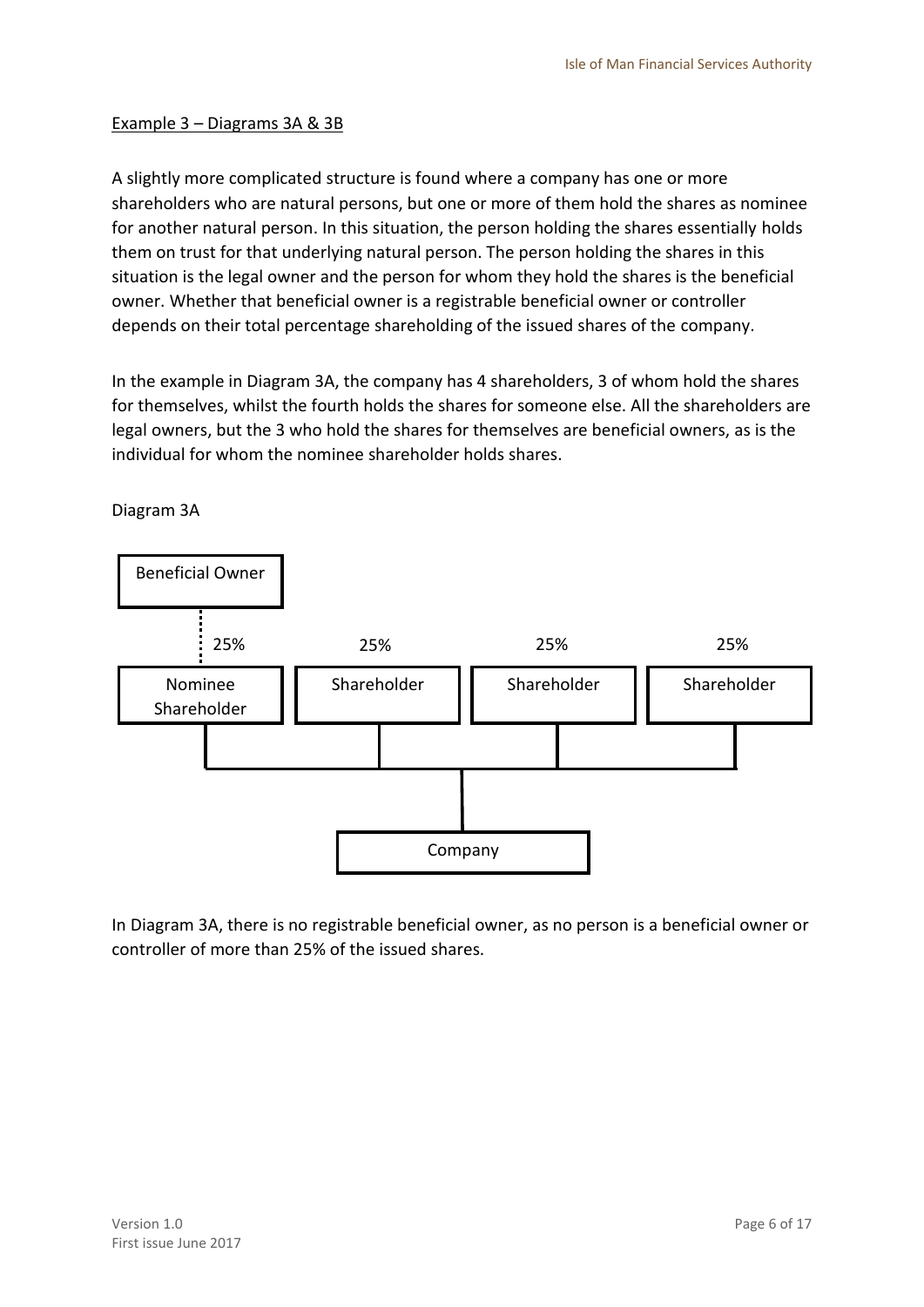Diagram 3B



In Diagram 3B above, Mr Smith is a registrable beneficial owner because his total shareholding is 50%, despite being held by 2 different nominee shareholders.

#### Example 4 – Diagram 4

A more complex structure might involve a company which has one or more shareholders, one or more of which are themselves corporate entities (legal persons). These legal persons themselves have shareholders who either hold their share for themselves or as nominees for others. In the scenario illustrated in Diagram 4 below, all of the shareholders in Company P are legal owners. Those who are natural persons who hold the share for themselves are also beneficial owners and may, depending on their shareholding, also be registrable beneficial owners.

Where a shareholder in Company P is itself a legal person, its shareholders are beneficial owners of Company P and may, depending on their apportioned shareholding in Company P, also be registrable beneficial owners.

In the example illustrated here, Corporate Shareholder A holds 55% of the shares in Company P. A itself has 3 shareholders, one of which, Shareholder X, holds 50% of the shares in A, i.e. 27.5% (being half of the 55% shareholding in Company P). Here, Shareholders A, B, C and D are all legal owners of Company P. Shareholders B, C and D are beneficial owners of Company P, as are Shareholders X, Y and Z, but only Shareholder X is a registrable beneficial owner of Company P by virtue of being a beneficial owner of Company P owning and controlling more than 25%.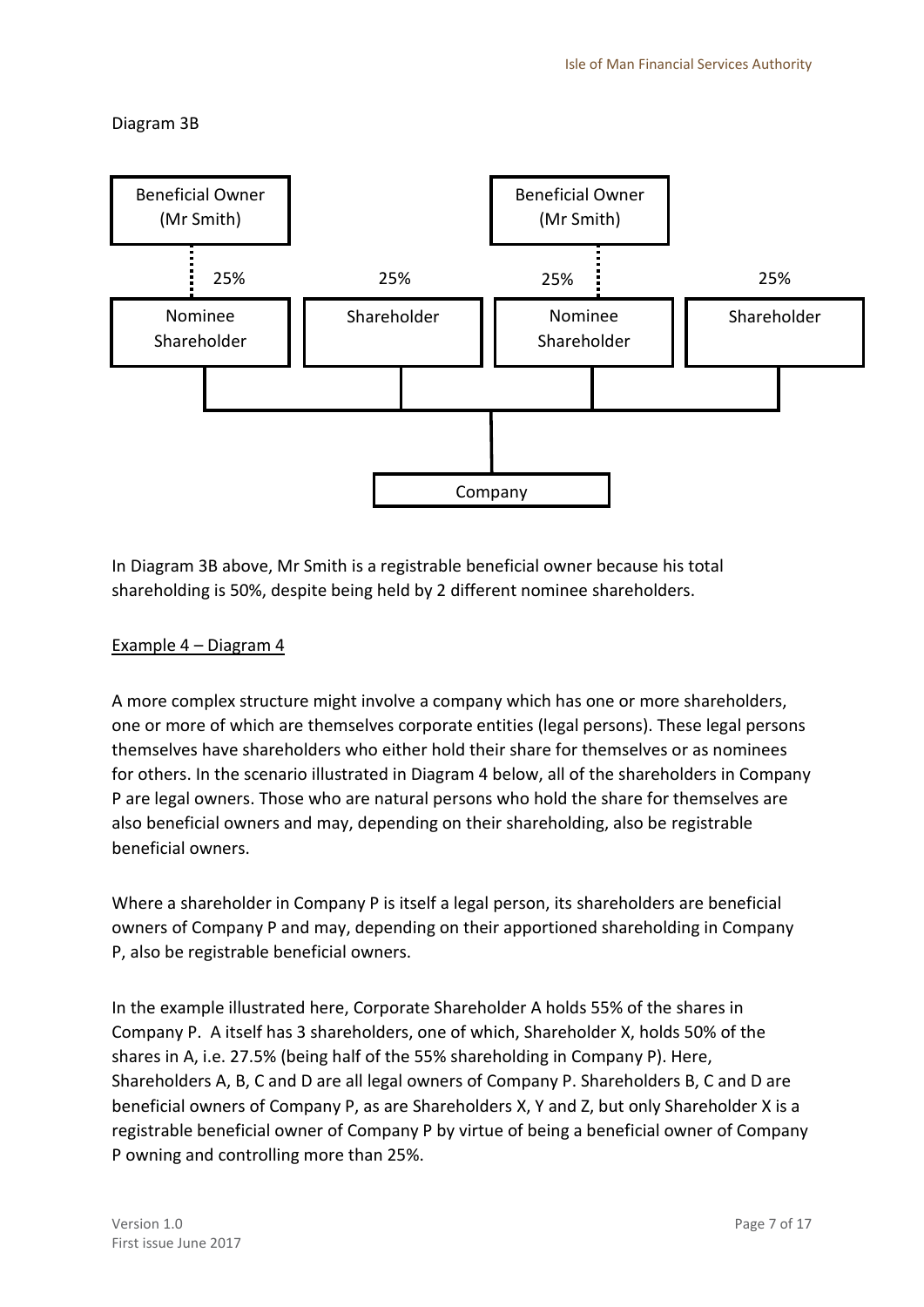Diagram 4





Matters may become more complicated when trusts form part of the ownership structure. It is important to note that section 102 of the Companies Act 1931 and section 63 of the Companies Act 2006 provide that no notice of any trust is to be entered on the company's register of members.

However, whilst a trust is not a legal entity to which the Act applies (see section 5(1) of the Act), the involvement of a trust in the ownership structure does not remove or in any way dilute the requirement to look through the structure to determine its beneficial owners and/or controllers.

An example would be where some or all of the shares in a company are owned by the trustees of an express trust to be held on trust for the beneficiaries of that trust. The trustees could be natural persons or could be a single corporate trustee. In either case, the trustee(s) will be the legal owners of the company and will (if natural persons) also be beneficial owners.

As, by operation of law, the trustees of a trust are joint legal owners of the trust assets, they will, when natural persons, be registrable beneficial owners of the company. In the case of a corporate trustee, the beneficial owners will be the shareholders of the corporate trustee. Where the trust concerned is a fixed trust and its beneficiaries have a fixed entitlement to the trust property, those beneficiaries will be beneficial owners of the company and, depending on whether that entitlement translates to more than 25% shareholding of the company, may also be registrable beneficial owners. As a fixed interest in a trust will be dependent on the nature of the arrangement (e.g. a life interest in part of the trust income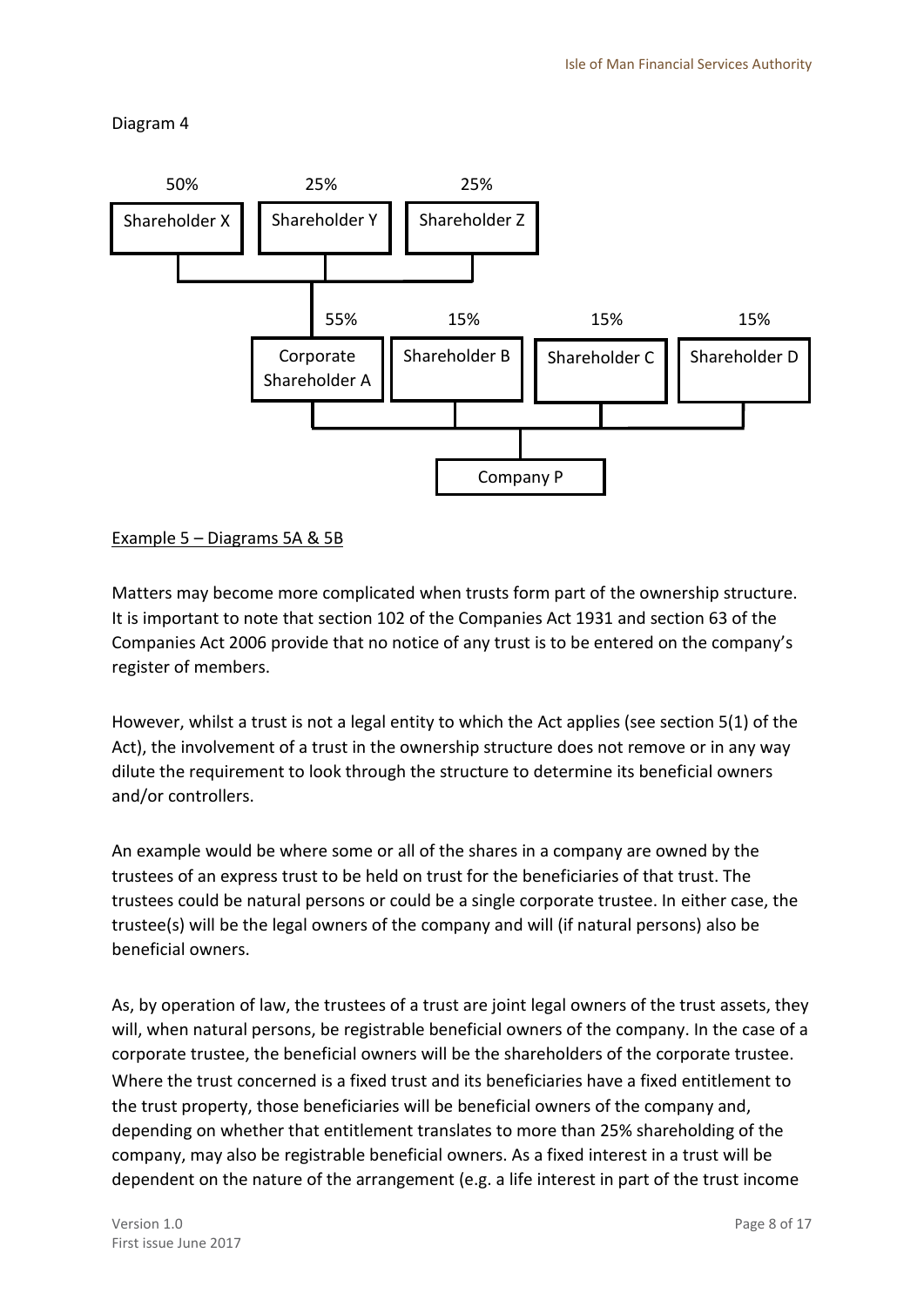only) the quantifiable entitlement of the beneficiaries will need to be considered and determined on a case by case basis. It is therefore important that the basis for calculating the quantifiable element and basis for determining whether the beneficiary needs to be disclosed as having more than 25% ownership of the company is recorded and available for independent review. Advice should be taken where appropriate.

If, however, any of the beneficiaries of the fixed trust only hold a contingent interest, their interest is not quantifiable until that contingent event materialises and until that time they cannot be registrable beneficial owners.

Where the trust is a discretionary trust, its beneficiaries do not have an absolute right to any of the trust property, but only a right to be considered, as any benefit they receive is at the discretion of the trustees. In such circumstances, the beneficiaries of the discretionary trust cannot be beneficial owners and therefore cannot be registrable beneficial owners of the company. In that case, the registrable beneficial owners will, in the case of trustees who are natural persons, be those trustees. Where the trustee is a legal person, the registrable beneficial owners may be the trust company's shareholders, if their apportioned shareholding in the company is over 25%.

In the example illustrated below at Diagram 5A, Company C has one shareholder which itself is a corporate entity. This corporate entity has 2 shareholders, X and Y, who are natural persons, but the corporate entity is the corporate trustee of a fixed trust with 4 beneficiaries, A-D. Here, the corporate entity is the legal owner of Company C. Its shareholders are beneficial owners of Company C and may also be registrable beneficial owners of Company C depending on their shareholding. In this example, Beneficiary A of the trust is entitled to 40% of the trust distributions, whilst the other beneficiaries are entitled to only 20% each. All of the beneficiaries are beneficial owners of Company C, as are Shareholders X and Y. A is also a registrable beneficial owner as are X and Y.



Diagram 5A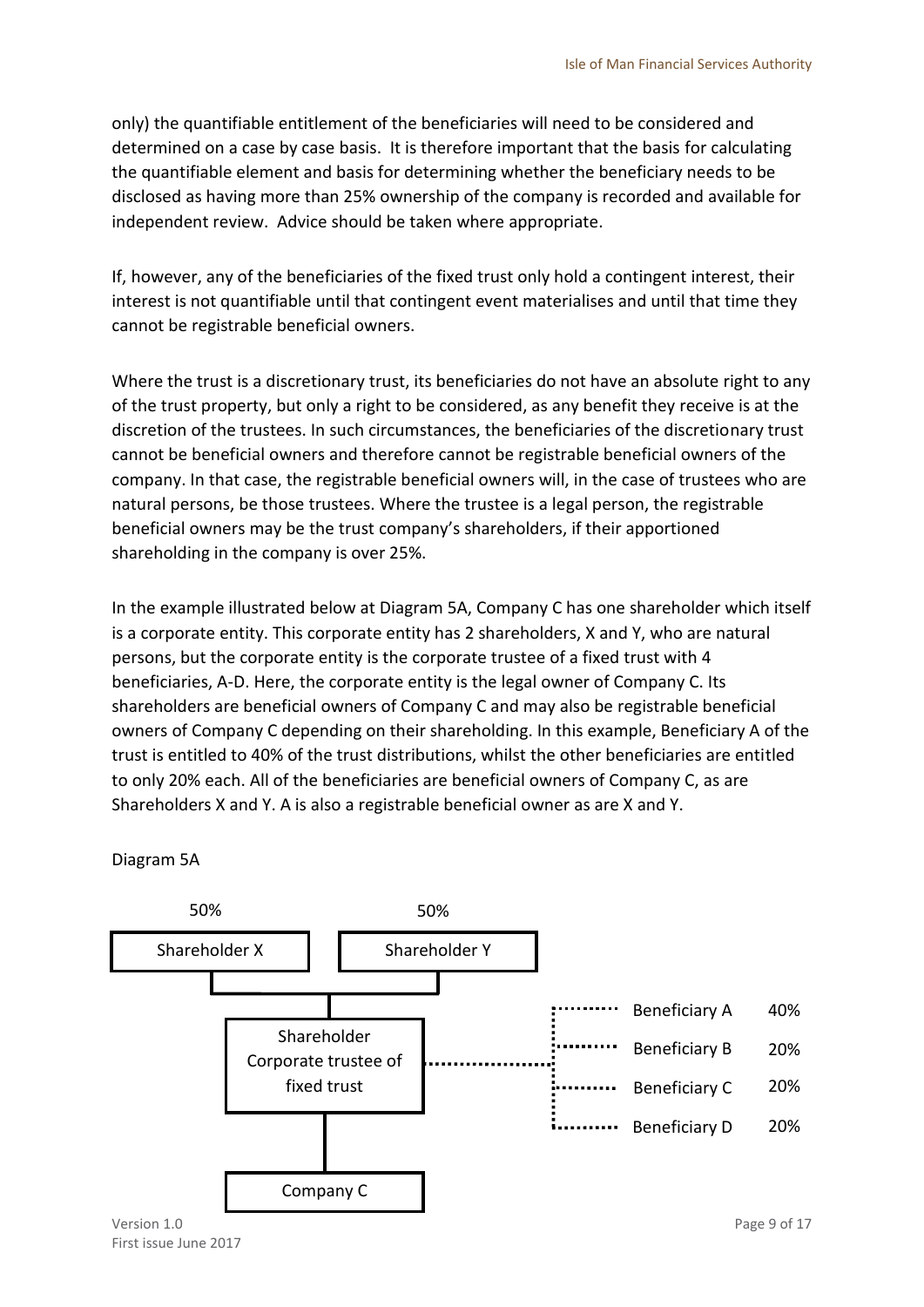In Diagram 5B below, Company C again has one shareholder which itself is a corporate entity. This corporate entity has 2 shareholders who are natural persons, but the corporate entity is the corporate trustee of a discretionary trust with 4 beneficiaries. Here, the corporate entity is the legal owner of Company C. Its shareholders are beneficial owners of Company C and in this case are also registrable beneficial owners of Company C, because of their shareholding. The beneficiaries of the trust, however, are neither registrable beneficial owners nor beneficial owners of Company C.





## <span id="page-9-0"></span>**3.2. Companies Limited by guarantee to which the Companies Acts 1931 to 2004 or the Companies Act 2006 apply**

In general terms, companies limited by guarantee have members, but do not have shareholders. The members *guarantee* the company's liabilities, that is, they may be required to pay money into the company if a claim is made against the company, but they do not receive dividends and any profit made by the company is retained by the company. The traditional use of such companies in the Island has been for Non-Profit Organisations including charities. There are three different types of companies limited by guarantee which may be incorporated in the Island:

#### <span id="page-9-1"></span>**3.2.1. 1931 Act Companies limited by guarantee**

If a 1931 Act incorporated company is limited by guarantee, it only has guarantee members (which may be natural or legal persons) and these members are entitled to one vote each regardless of how much they guarantee to the company. Guarantee members therefore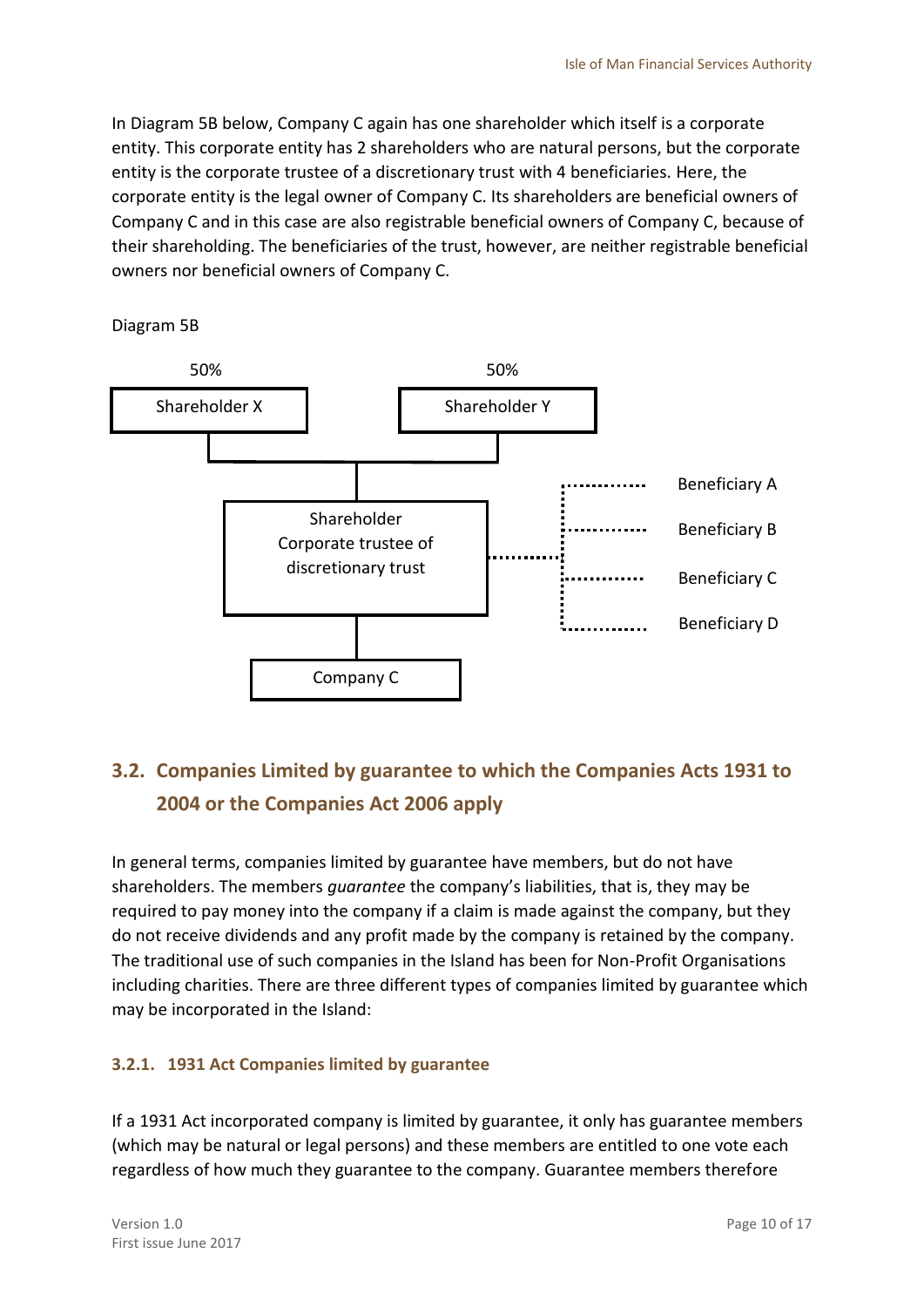exercise control and through this control are beneficial owners by virtue of their voting rights and may be registrable beneficial owners through their voting rights if the company has 3 or fewer members (each member then having more than 25% of voting rights). They will also become beneficial owners or registrable beneficial owners through ownership interest if the company resolves to make a distribution of any assets to its members either during the life of the company or at winding-up. At this point, the company ceases to be a company limited by guarantee and becomes a company limited by shares. At this point, the company has the same characteristics as set out in the various scenarios detailed above and the beneficial owners will be those natural persons who, either directly or through nominees or corporate or trust structures, ultimately hold those shares. The registrable beneficial owners will be those natural persons who ultimately hold over 25% of those shares.

#### <span id="page-10-0"></span>**3.2.2. 2006 Act Companies limited by guarantee**

There are two types of 2006 Act companies which are relevant here, namely, 2006 Act companies limited by guarantee and 2006 Act hybrid companies.

2006 Act companies solely limited by guarantee are rather different to 1931 Act companies. Whilst guarantee members are still only entitled to one vote per member, there are no statutory restrictions on distribution. If the company decides to make a distribution either during its lifetime or at winding-up, it does not cease to be a company limited by guarantee. If a guarantee member is entitled to a distribution, then the guarantee member (if he or she is a natural person) or the natural person ultimately benefiting from that distribution (if the member is a nominee, corporate entity or the trustee or trustees of a trust) is a beneficial owner and, if entitled to more than 25% of the company's assets, a registrable beneficial owner of the company.

There are 2006 Act companies which can be limited by guarantee and have a share capital (so-called hybrid companies). These can have guarantee members and shareholder members. As with other 2006 Act companies limited by guarantee, each guarantee member is entitled to one vote and there are no restrictions on distribution. If the company decides to make a distribution either during its lifetime or at winding-up, it does not cease to be a company limited by guarantee. A natural person who is a shareholder member, either directly or indirectly through a nominee, corporate or trust structure, is a beneficial owner of the company. If that natural person is entitled to more than 25% of the issued share capital of the company, he or she is a registrable beneficial owner. With regard to guarantee members, if a member is entitled to a distribution, then the member (if he or she is a natural person) or the natural person ultimately benefiting from that distribution (if the member is a nominee, corporate entity or the trustee or trustees of a trust) is a beneficial owner and, if entitled to more than 25% of the company's assets, a registrable beneficial owner of the company.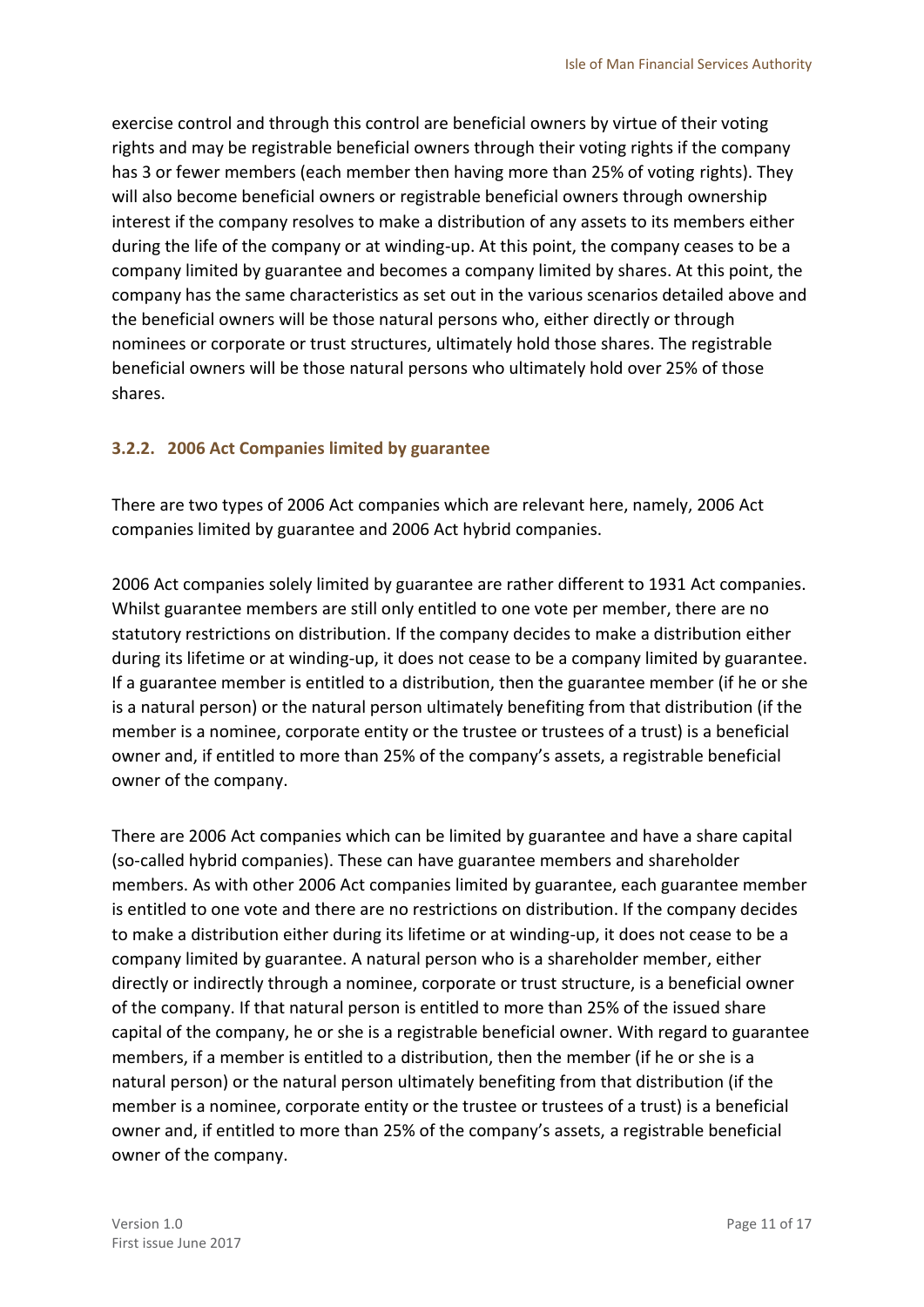#### <span id="page-11-0"></span>**3.3. Protected Cell Companies**

A company may be incorporated as a Protected Cell Company ("PCC") under the Companies Acts 1931 to 2004 and must be a company limited by shares. A PCC is a company with an internal structure which allows for the legal separation of assets and liabilities into different cells and a central core. It is important to note that the PCC is a single legal entity and, whilst the cells and core have segregated liabilities and assets, they are **not** legal entities. The application of the Act to a PCC is to the company, not to its constituent cells and core.

A PCC may create core shares and cell shares thereby providing two classes of share capital, core shares which are attributable to the core, and cellular which are attributable to an individual cell. A PCC can create an unlimited number of cells and new cells can be added at any point. Creditors of a cell have recourse to the assets of that cell and to core assets, but do not have recourse to the assets of other cells.

Each cell has its own share of the PCC's overall share capital allowing a shareholder to be the sole owner of one cell whilst only having a small interest in the PCC as a whole. All those natural persons who hold core shares or cell shares, whether directly or indirectly through nominees, corporate or trust structures, will be beneficial owners of the PCC. Whether they are registrable beneficial owners will depend on whether their shareholding, whether core or cellular, amounts to more than 25% of the total issued share capital of the PCC as a whole.

## <span id="page-11-1"></span>**3.4. Limited liability companies to which the Limited Liability Companies Act 1996 applies**

These are broadly similar to 2006 Act companies in terms of the way they function, with some differences in terminology, in that the "directors" of an LLC are referred to as managers, whilst the "shareholders" are referred to as members. The scenarios set out above are as applicable to these entities as they are to 1931 and 2006 Act companies.

## <span id="page-11-2"></span>**3.5. Limited Partnerships to which section 48B of the Partnership Act 1909 (legal personality) applies**

In the case of limited partnerships, the partnership will have legal personality if the provisions set out in section 48B(1) of the Partnership Act 1909 are met. The limited partnership will then be caught by the provisions of the Act. In terms of ownership and control, a limited partnership has general and limited partners. The limited partners always have an ownership interest in the partnership, but generally have no control or voting rights, unless so permitted under the partnership agreement. The general partners always have controlling rights over the partnership.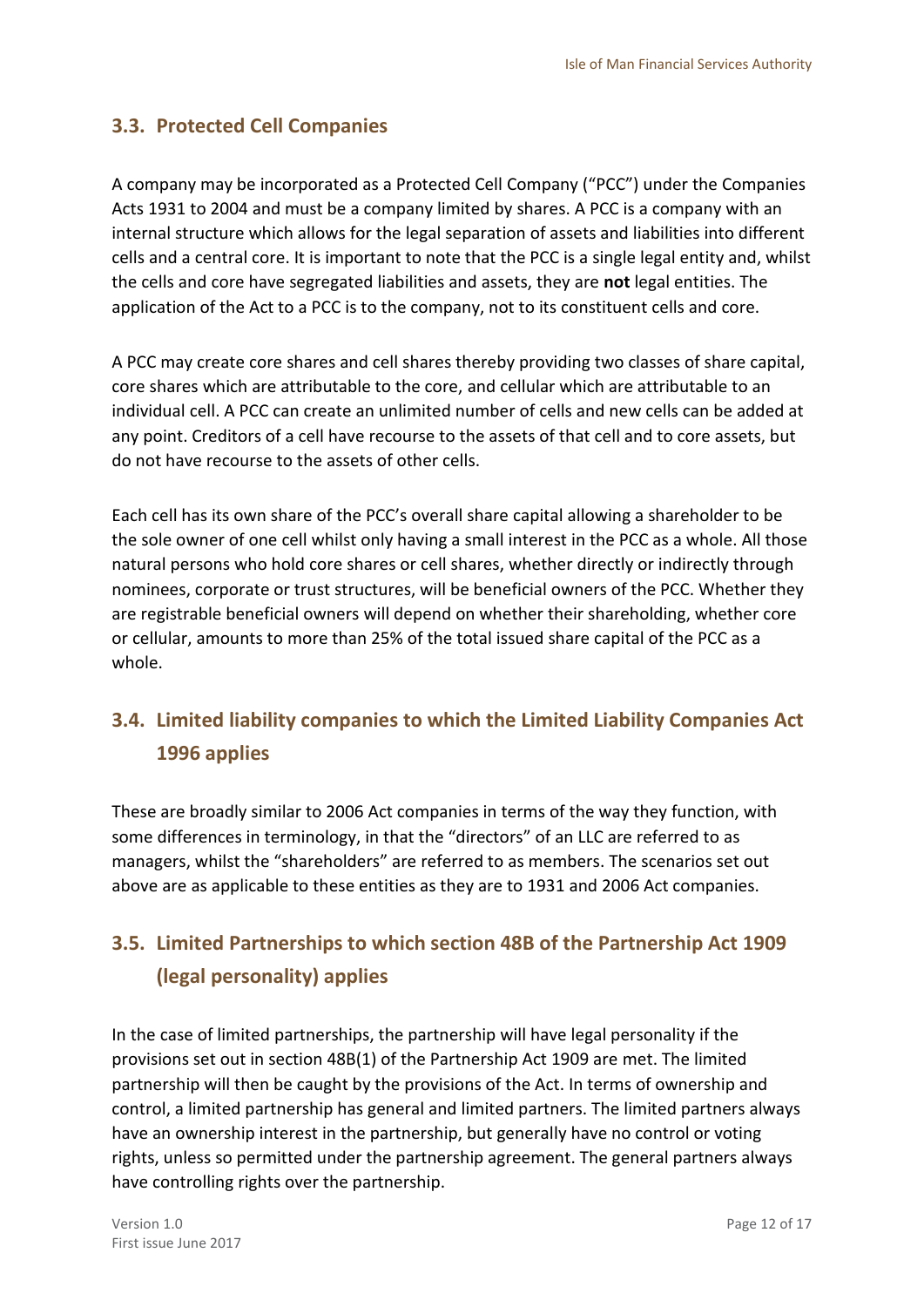The Act is, however, interested in ownership and control. A limited partner which owns more than 25% of the ownership interest in the partnership will be a registrable beneficial owner, despite having no control or voting rights. A general partner which controls over 25% will be a registrable beneficial owner, despite having no ownership rights.

#### <span id="page-12-0"></span>**3.6. Foundations within the meaning of the Foundations Act 2011**

#### Example 6 – Diagrams 6A, 6B, 6C & 6D

Foundations have legal personality. Their objects may be to carry out a specified purpose or to benefit a person or class of persons. Members of the council of the foundation control the operation of the foundation. This is similar to the "control" exercised by the directors of a company or trustees of a trust, although the members of the council may not have a beneficial ownership interest in the foundation. The founder (and an enforcer, if one is appointed) may also exercise control by virtue of powers retained under the foundation instrument and foundation rules, similarly to the settlor and enforcer of a trust.

When the objects of a foundation are a person or class of persons, it will be necessary to consider the rights of those parties as detailed in the establishing instrument and foundation rules. It is recognised that a beneficiary of a foundation may have no interest in the foundation assets unless a right is granted within the rules or by the persons empowered to grant such rights. The rationale for determining whether a person associated with a foundation should be disclosed on the register should be recorded and retained. Foundations therefore have some of the characteristics of a company and some of a trust. In Diagram 6A below, the foundation has fixed interests and all of the beneficiaries are beneficial owners, but only Beneficiary A is a registrable beneficial owner.



Diagram 6A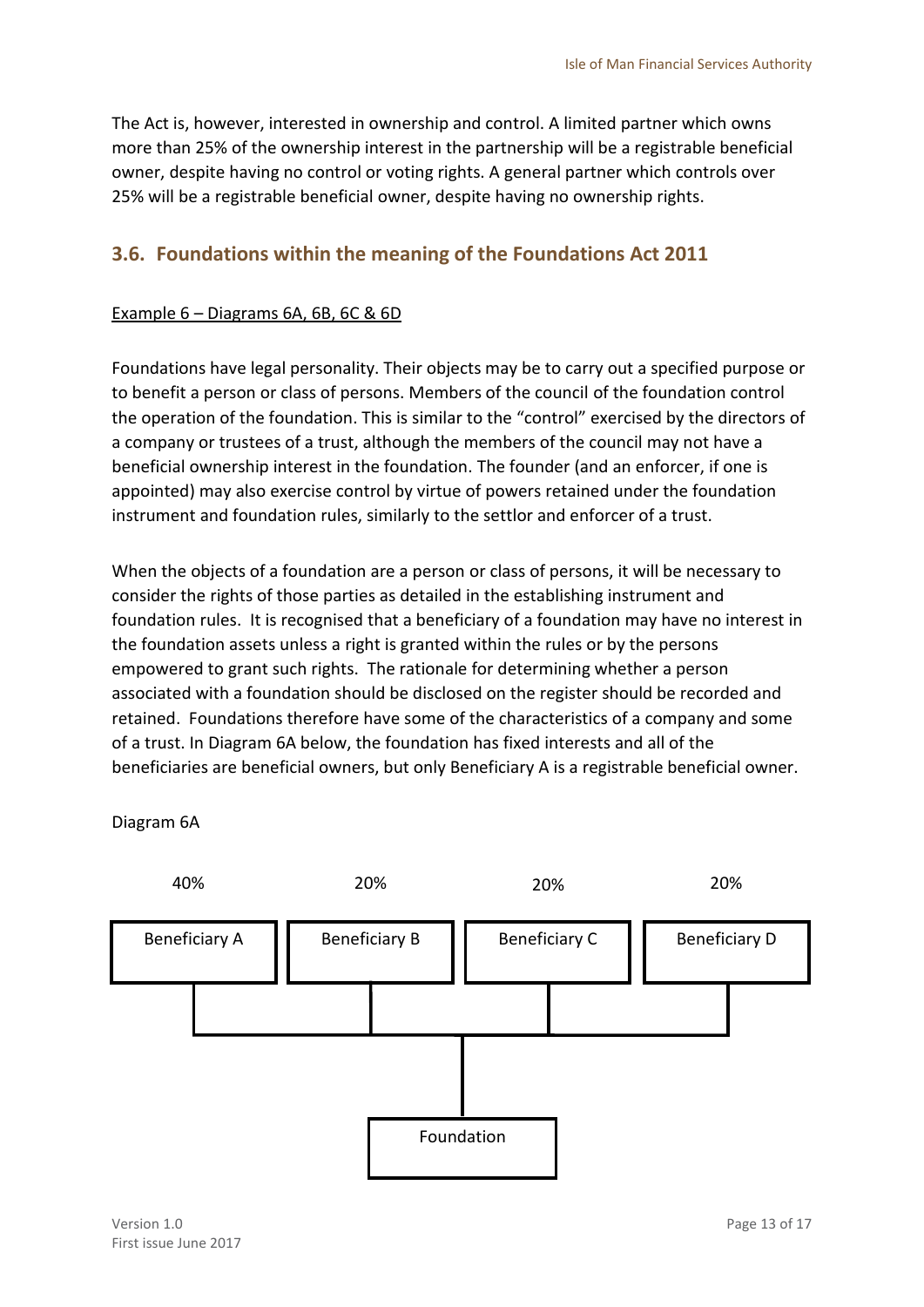In Diagram 6B below, the foundation only has beneficiaries that benefit at the discretion of the foundation council. None of the beneficiaries is therefore a beneficial owner and none is a registrable beneficial owner.

Diagram 6B



Similar provisions apply where a company is owned by a foundation as apply where a company is owned by the corporate trustee of a trust. The legal owner of the company will be the foundation and whether that foundation's beneficiaries are beneficial owners of the company will depend on whether they have fixed or discretionary interests.

In Diagram 6C below, the company is legally owned by the foundation which has beneficiaries with fixed interests. All of the beneficiaries are beneficial owners of the company, but only Beneficiary A, with a 40% interest, is a registrable beneficial owner.

Diagram 6C



Finally, Diagram 6D below illustrates the situation where a company is owned by a foundation with discretionary beneficiaries. Again, the foundation is the legal owner of the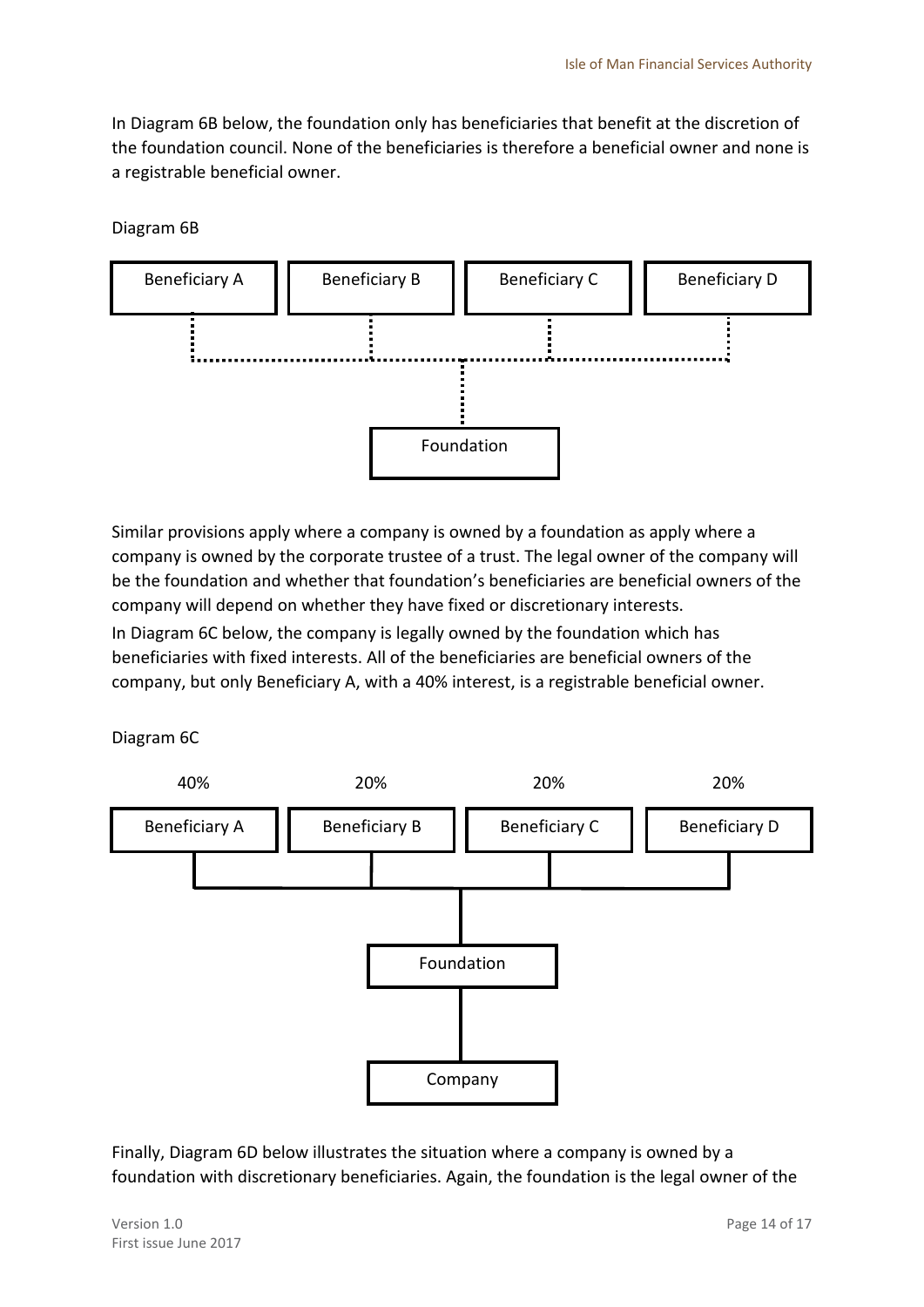company. However, as the beneficiaries only have discretionary interests, the beneficiaries are not beneficial or registrable beneficial owners.

In this situation (similar to that of a trust in which the beneficiaries do not (yet) have a fixed interest), if the foundation is the legal owner of a more than 25% interest in the legal entity and the foundation does not yet have beneficial owners, the details of the council members and any other founder or dedicator who retains control of the interest should be provided. In addition, in the event that any founder or dedicator of the foundation retains control of more than 25% of the interest, their details should also be provided.

Diagram 6D



## <span id="page-14-0"></span>**4. Control**

In order to be a registrable beneficial owner of a legal entity, a natural person must own or control more than 25% of the legal entity. Whilst control by way of shareholding whether directly or indirectly held is relatively simple to quantify, as has been discussed above, control "via other means" is more problematic.

A person would exercise significant control over a legal entity in a number of situations. Firstly, as set out above, if the person owns more than 25% of the beneficial ownership of the legal entity and so is a registrable beneficial owner, then, provided their shareholding confers voting rights, they would be able to block a special resolution of the members of the company and would therefore be able to exercise negative control over the company. If the shares which they beneficially own or control do not confer voting rights, then they would not be able to exercise control over the company, but would still be registrable beneficial owners as the Act captures those who own or control more than 25% of the company.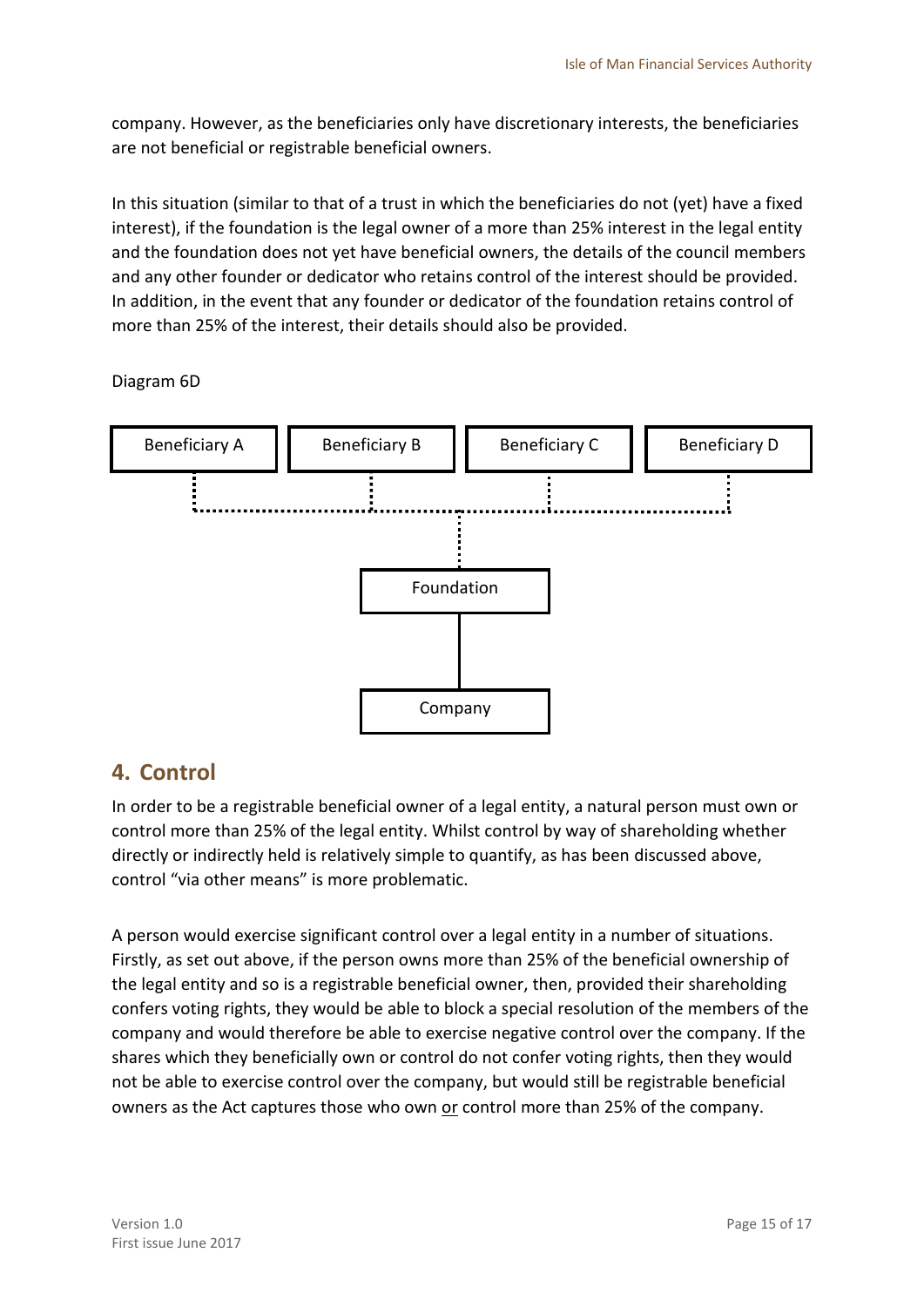In a different scenario, a person may hold shares which confer voting rights, but not ownership. If that person's voting rights amounted to over 25% of the total voting rights, then they would be a registrable beneficial owner by way of control.

It is important to emphasise that, unless the degree of control a natural person can exercise over a legal person can be quantified at over 25%, they cannot be registrable beneficial owners by way of control. This is rather different to the concept of "significant influence or control" found in the United Kingdom.

The following is a non-exhaustive list of roles and relationships which would **not**, on their own, result in that person being considered to be exercising control for the purposes of the Act.

Where the person provides advice or direction in a professional capacity; for example, as:

- a) a lawyer;
- b) an accountant;
- c) a management consultant;
- d) an investment manager;
- e) a tax adviser; or
- f) a financial adviser.

Where the person deals with the legal entity under a third party commercial or financial agreement; for example, as:

- a) a supplier;
- b) a customer; or
- c) a lender.

Where the person exercises a function under an enactment; for example, as:

- a) a regulator; or
- b) a liquidator or receiver.

Where the person is an employee acting in the course of their employment and as nominee for their employer, including an employee, director or CEO of a third party (such as a corporate director company), which has significant influence or control over the legal entity.

Where the person is a director of a company, including, as:

a) a managing director;